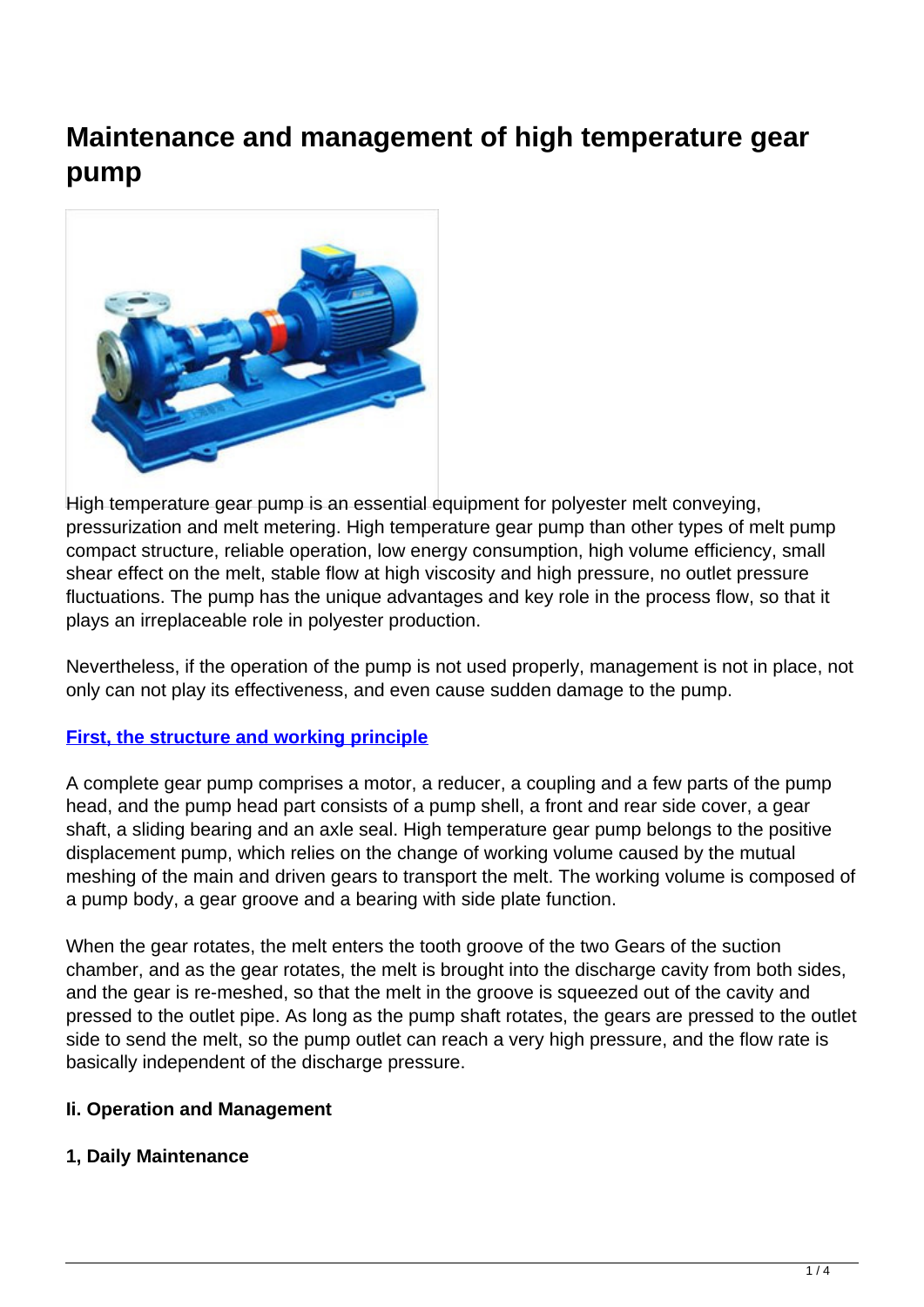(l) pump disintegration and cleaning, lifting, cooling, starting and stopping should be strictly in accordance with the provisions of the operation, in order to avoid undue loss.

(2) Care should be taken to maintain the stability of the population pressure of the booster pump, so that it has a stable volumetric efficiency, in order to facilitate the operation of the pump itself and the stability of downstream spinning quality.

(3) The population is negative pressure of the filler shaft seal pump, should keep the filling function pressure higher than the external atmospheric pressure. When the back pressure is reduced, the pressure of the filler letter should be adjusted in time, otherwise the pump will inhale the air, resulting in the strip breaking zone, affecting the cutting particles, resulting in the Granulator release.

(4) To constantly check the temperature of the heat medium jacket, the main body and the front and back cover of the heat medium temperature should be consistent.

(5) Each increase in production, to the time of production, speed, exit, inlet pressure, current values recorded, and the data before and after comparison, careful analysis, in order to detect anomalies as early as possible, timely processing.

## **2, common faults and countermeasures are as follows:**

(1) Fault phenomenon: pump can not discharge

Cause of failure: A, rotation direction opposite; B, inhalation or discharge valve closed; c, inlet without material or pressure too low; d, viscosity is too high, pump can not bite

Countermeasure: A, confirm the direction of rotation; B, confirm whether the valve is closed; c, check valves and pressure gauges; d, check the viscosity of the liquid, at low speed when the proportion of the speed of traffic appears, if there is flow, the inflow is insufficient

(2) fault phenomenon: insufficient pump flow

Cause of failure: A, inhalation or discharge valve closed; b, low inlet pressure; c, outlet pipeline blockage; d, packing box leakage; e, low rotational speed

Countermeasure: A, confirm whether the valve is closed; b, check whether the valve is open; C, confirm whether the discharge is normal; d, fastening; a large number of leaks affect production, should stop operation, disassembly inspection; E, check the actual speed of the pump shaft

(3) Fault phenomenon: sound abnormality

Cause of failure: A, coupling eccentric large or poor lubrication B, motor failure; c, reducer abnormal; d, shaft seal installation is poor; E, shaft deformation or wear

Countermeasure: A, find positive or fill grease; b, check motor; c, check bearings and gears; d,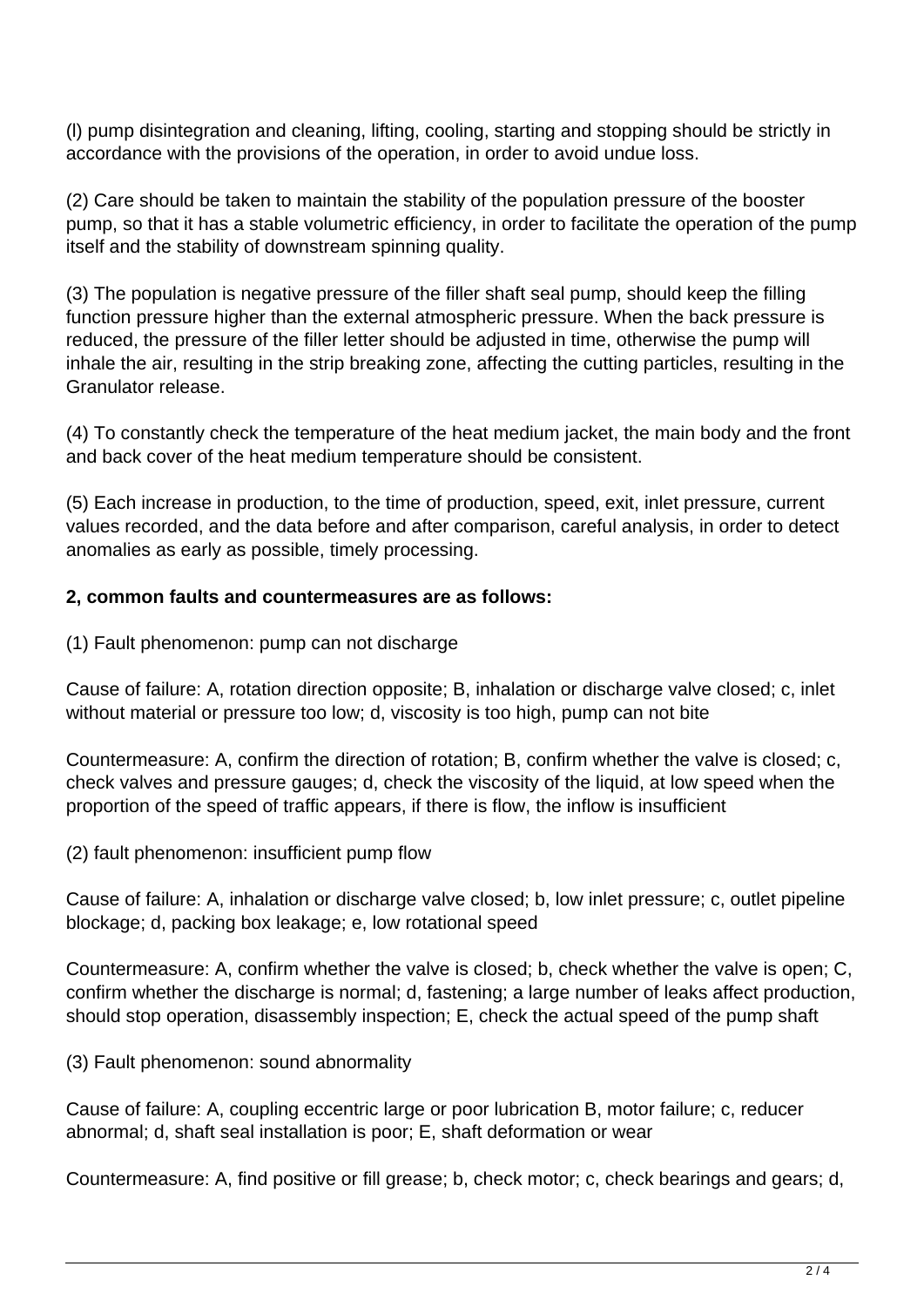check shaft seal; E, parking disintegration inspection

(4) Fault phenomenon: too large current

Cause of failure: A, high outlet pressure; b, melt adhesion through large; C, shaft seal assembly is poor; d, shaft or bearing wear; E, motor fault

Countermeasures: A, inspection of downstream equipment and pipelines; b, inspection of viscosity; c, inspection of shaft seals, appropriate adjustment; d, check after parking, whether the car is overweight; e, inspection motor

(5) Fault phenomenon: the pump suddenly stopped

Cause of failure: a, power outage; b, motor overload protection; C, coupling damage; D, export pressure is too high, interlocking reaction; E, pump bite into the abnormal; F, shaft & amp; bearing Sticky card dead

Countermeasure: A, check the power supply; b, check the motor; C, open the safety cover, car inspection; d, check the instrument interlocking system; E, after parking, positive and reverse turntable car confirmation; F, Truck Confirmation

Description: The above fault phenomenon and countermeasure is one by one corresponding relationship

### lii. measures to improve the operating life

1, because the pump body in high temperature operation, so cold installation of the pipe should be equipped with a hinge support, to prevent heating after the displacement of the pipe.

2, the coupling must be in the pump body after heating heat to find positive, in order to avoid the operation of the resulting additional torque.

3, pump outlet pressure measuring point to set up a interlocking stop alarm, otherwise, once the discharge pipeline is blocked, easy to cause damage to the pump body.

4, pump start, in the export without pressure formation, can not blindly speed up, in order to prevent premature damage to the shaft or bearing.

5, cleaning the pipetting, do not use the pump to transport cleaning liquid, should remove the inner parts, the end of the pipetting and then install, so as to avoid mixing foreign bodies in the pump.

6, pump body heat medium jacket temperature can be slightly lower than the front and rear clamp casing heat medium temperature. Because the melt viscosity and shear rate into a decreasing function relationship, gear extrusion, bearing shear will make the melt temperature through the pump after the rise of 3~5?, reduce the heat medium temperature can prevent melt